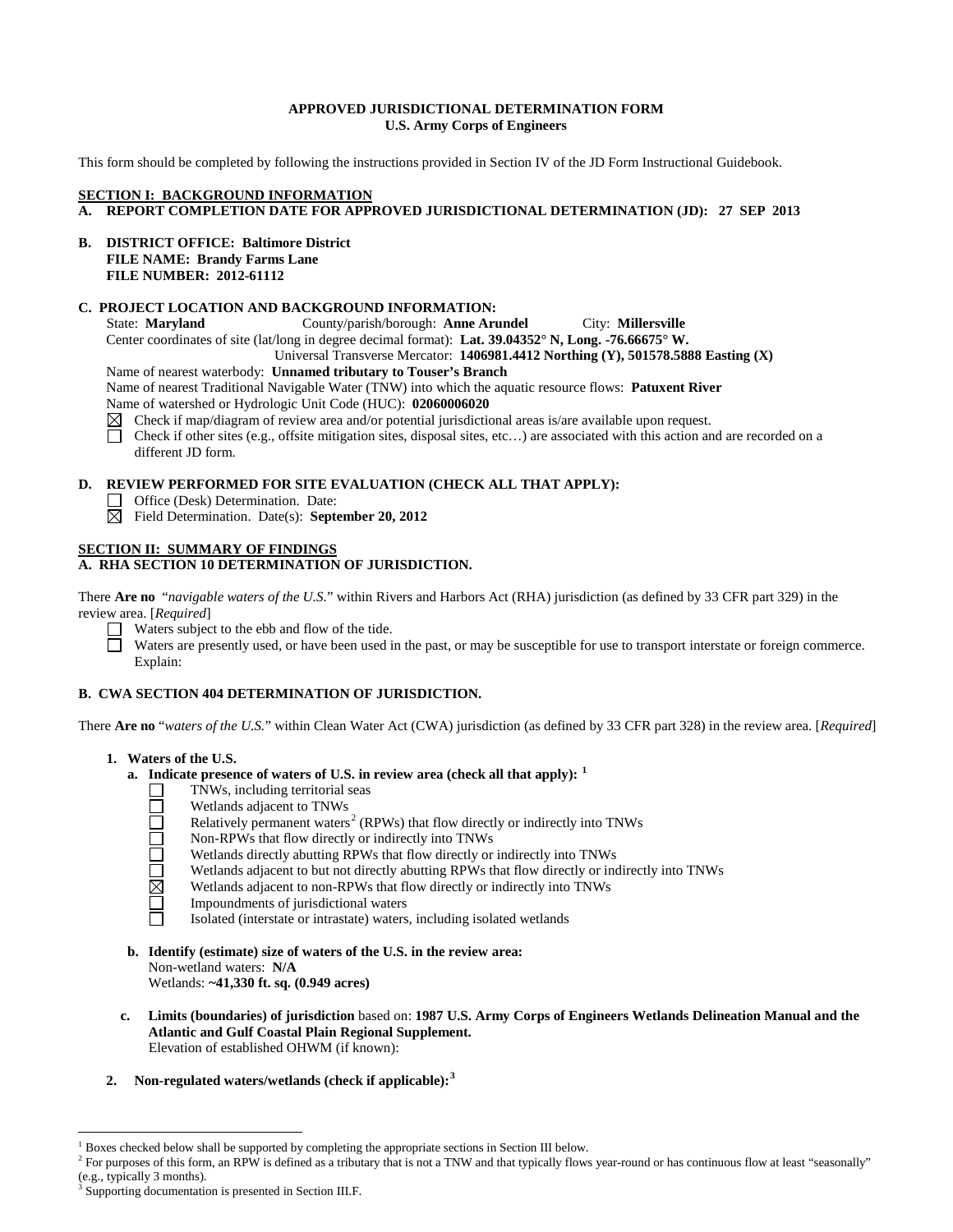Potentially jurisdictional waters and/or wetlands were assessed within the review area and determined to be not jurisdictional. Explain:

# **SECTION III: CWA ANALYSIS**

#### **A. TNWs AND WETLANDS ADJACENT TO TNWs**

**The agencies will assert jurisdiction over TNWs and wetlands adjacent to TNWs. If the aquatic resource is a TNW, complete Section III.A.1 and Section III.D.1. only; if the aquatic resource is a wetland adjacent to a TNW, complete Sections III.A.1 and 2 and Section III.D.1.; otherwise, see Section III.B below**.

**1. TNW** 

Identify TNW:

Summarize rationale supporting determination:

## **2. Wetland adjacent to TNW**

Summarize rationale supporting conclusion that wetland is "adjacent":

#### **B. CHARACTERISTICS OF TRIBUTARY (THAT IS NOT A TNW) AND ITS ADJACENT WETLANDS (IF ANY):**

**This section summarizes information regarding characteristics of the tributary and its adjacent wetlands, if any, and it helps determine whether or not the standards for jurisdiction established under Rapanos have been met.** 

**The agencies will assert jurisdiction over non-navigable tributaries of TNWs where the tributaries are "relatively permanent waters" (RPWs), i.e. tributaries that typically flow year-round or have continuous flow at least seasonally (e.g., typically 3 months). A wetland that directly abuts an RPW is also jurisdictional. If the aquatic resource is not a TNW, but has year-round (perennial) flow, skip to Section III.D.2. If the aquatic resource is a wetland directly abutting a tributary with perennial flow, skip to Section III.D.4.** 

**A wetland that is adjacent to but that does not directly abut an RPW requires a significant nexus evaluation. Corps districts and EPA regions will include in the record any available information that documents the existence of a significant nexus between a relatively permanent tributary that is not perennial (and its adjacent wetlands if any) and a traditional navigable water, even though a significant nexus finding is not required as a matter of law.**

**If the waterbody[4](#page-1-0) is not an RPW, or a wetland directly abutting an RPW, a JD will require additional data to determine if the waterbody has a significant nexus with a TNW. If the tributary has adjacent wetlands, the significant nexus evaluation must consider the tributary in combination with all of its adjacent wetlands. This significant nexus evaluation that combines, for analytical purposes, the tributary and all of its adjacent wetlands is used whether the review area identified in the JD request is the tributary, or its adjacent wetlands, or both. If the JD covers a tributary with adjacent wetlands, complete Section III.B.1 for the tributary, Section III.B.2 for any onsite wetlands, and Section III.B.3 for all wetlands adjacent to that tributary, both onsite and offsite. The determination whether a significant nexus exists is determined in Section III.C below.**

#### **1. Characteristics of non-TNWs that flow directly or indirectly into TNW**

- **(i) General Area Conditions:**
	- Watershed size:

Drainage area: **48+/- acres (drainage area to point where wetlands drain off-site through a culvert under MD Route 3)** Average annual rainfall: **BWI Airport, Maryland - 41 inches** Average annual snowfall: **BWI Airport, Maryland - 21 inches**

# **(ii) Physical Characteristics:**

- (a) Relationship with TNW:
	- Tributary flows directly into TNW.  $\boxtimes$  Tributary flows through 2 tributaries before entering TNW.

Project waters are **10-15** river miles from TNW. Project waters are **1 (or less)** river miles from RPW. Project waters are **5-10** aerial (straight) miles from TNW. Project waters are **1 (or less)** aerial (straight) miles from RPW. Project waters cross or serve as state boundaries. Explain: **N/A**

<span id="page-1-0"></span> <sup>4</sup> Note that the Instructional Guidebook contains additional information regarding swales, ditches, washes, and erosional features generally and in the arid West.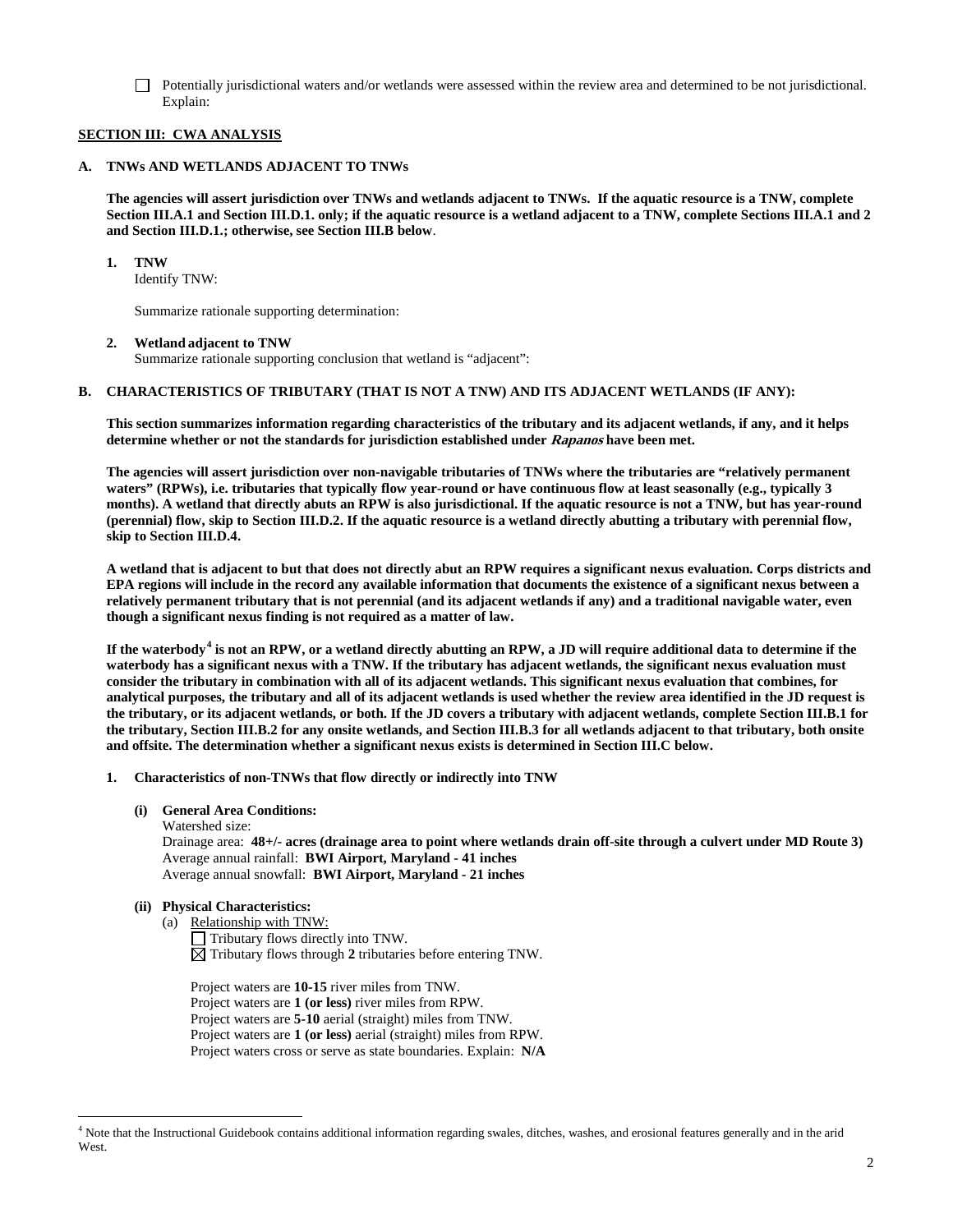Identify flow route to TNW<sup>[5](#page-2-0)</sup>: On-site wetlands drain into a culvert under MD Route 3, which contributes to an off**site, unnamed, non-relatively permanent, intermittent stream, which contributes to Touser's Branch, which contributes to the Little Patuxent River, which contributes to the Patuxent River (TNW).**

Tributary stream order, if known: **There are no waters of the U.S. on-site. On-site wetlands contribute to an off-site non-relatively permanent water, a first order stream.**

(b) General Tributary Characteristics (check all that apply): **Tributary** is:

■ Natural<br>■ Artificial (man-made). Explain:

 $\boxtimes$  Manipulated (man-altered). Explain: **The off-site intermittent stream has been manipulated by the development that flanks it and by the roads that cross it.**

**Tributary** properties with respect to top of bank (estimate): Average width: **3 feet** Average depth: **1 foot** Average side slopes: **Vertical (1:1 or less).**

Primary tributary substrate composition (check all that apply):

 $\boxtimes$  Silts  $\boxtimes$  Sands  $\Box$  Concrete  $\boxtimes$  Cobbles  $\Box$  Concrete  $\Box$  Concrete  $\boxtimes$  Cobbles  $\boxtimes$  Gravel<br>  $\Box$  Bedrock  $\Box$  Vegeta  $\Box$  Vegetation. Type/% cover: Other. Explain:

Tributary condition/stability [e.g., highly eroding, sloughing banks]. Explain: **The off-site tributary shows some signs of erosion (bare banks), however erosion is limited by the obstruction to flow created by the culvert under MD Route 3.**

Presence of run/riffle/pool complexes. Explain: **No run/riffle/pool complexes observed in the off-site, intermittent stream .**

Tributary geometry: **Relatively straight**

Tributary gradient (approximate average slope): **2%**

(c) Flow:

Tributary provides for: **Intermittent but not seasonal flow** Estimate average number of flow events in review area/year: **11-20**

Describe flow regime: **On-site wetlands drain into a culvert under northbound MD Route 3 along the western property boundary. The culvert empties into a small, off-site basin in the median of Route 3. An intermittent stream conveys drainage from this basin to Touser's Branch. However, the bed of the intermittent stream is several feet higher than the bottom of the basin it drains. Therefore, water can only flow into the intermittent stream during those storm events where the backwater flood condition in the on-site wetland swale reaches an elevation high enough to allow water to overflow the basin in the median of Route 3 and enter the intermittent stream.**

Other information on duration and volume:

Surface flow is: **Confined.** Characteristics:

Subsurface flow: **Unknown**. Explain findings: □ Dye (or other) test performed:

Tributary has (check all that apply):

| $\boxtimes$ Bed and banks                                        |                                            |
|------------------------------------------------------------------|--------------------------------------------|
| $\boxtimes$ OHWM <sup>6</sup> (check all indicators that apply): |                                            |
| clear, natural line impressed on the bank $\boxtimes$            | the presence of litter and debris          |
| changes in the character of soil                                 | destruction of terrestrial vegetation      |
| shelving                                                         | the presence of wrack line                 |
| vegetation matted down, bent, or absent                          | sediment sorting                           |
| leaf litter disturbed or washed away                             | scour                                      |
| sediment deposition                                              | multiple observed or predicted flow events |
| water staining                                                   | abrupt change in plant community           |
| other (list):                                                    |                                            |
|                                                                  |                                            |

<span id="page-2-1"></span><span id="page-2-0"></span> <sup>5</sup> Flow route can be described by identifying, e.g., tributary a, which flows through the review area, to flow into tributary b, which then flows into TNW. <sup>6</sup>A natural or man-made discontinuity in the OHWM does not necessarily sever jurisdiction (e.g., where the stream temporarily flows underground, or where the OHWM has been removed by development or agricultural practices). Where there is a break in the OHWM that is unrelated to the waterbody's flow regime (e.g., flow over a rock outcrop or through a culvert), the agencies will look for indicators of flow above and below the break.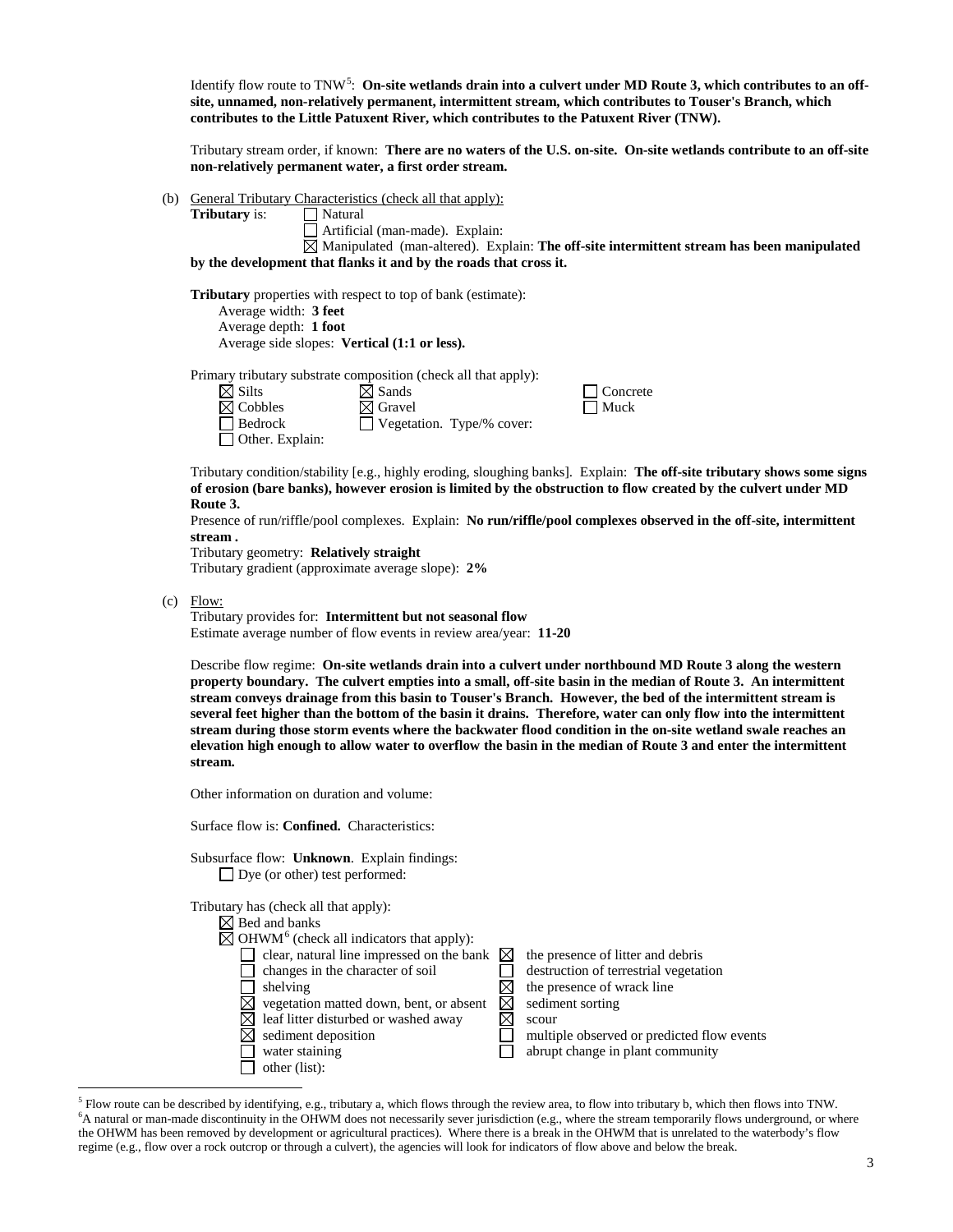Discontinuous OHWM.<sup>[7](#page-3-0)</sup> Explain:

If factors other than the OHWM were used to determine lateral extent of CWA jurisdiction (check all that apply):

 $\Box$  vegetation lines/changes in vegetation types.

- 
- High Tide Line indicated by: Mean High Water Mark indicated by: oil or scum line along shore objects  $\Box$  survey to available  $\Box$  fine shell or debris deposits (foreshore)  $\Box$  physical markings;
	- $\Box$  fine shell or debris deposits (foreshore)<br> $\Box$  physical markings/characteristics
	-
	- $\Box$  tidal gauges
	- $\Box$  other (list):

# **(iii) Chemical Characteristics:**

Characterize tributary (e.g., water color is clear, discolored, oily film; water quality; general watershed characteristics, etc.). Explain: **Water was not observed in the off-site intermittent stream at the time of field visits.**  Identify specific pollutants, if known: **N/A**

# **(iv) Biological Characteristics. Channel supports (check all that apply):**

- Riparian corridor. Characteristics (type, average width):
	- Wetland fringe. Characteristics:
- $\Box$ Habitat for:
	- Federally Listed species. Explain findings:
	- Fish/spawn areas. Explain findings:
	- Other environmentally-sensitive species. Explain findings:
	- $\Box$  Aquatic/wildlife diversity. Explain findings:

## **2. Characteristics of wetlands adjacent to non-TNW that flow directly or indirectly into TNW**

#### **(i) Physical Characteristics:**

- (a) General Wetland Characteristics:
	- Properties:
		- Wetland size: **0.949 acres**

Wetland type. Explain: **Palustine emergent wetland**

Wetland quality. Explain: **The on-site wetland is well vegetated but poor in quality, due to it's man-made and maintained character. The wetland is maintained as a vegetated drainage swale in a grass field that is fertilized annually and mown for hay several times per year. The wetland has little opportunity to support wildlife or significant biodiversity.**

Project wetlands cross or serve as state boundaries. Explain:

(b) General Flow Relationship with Non-TNW:

Flow is: **Intermittent flow**. Explain: **No flow observed within the on-site wetland during site visits.** Surface flow is**: Confined**

Characteristics: **During storm events and periods with a seasonally high water table, flow within the wetland is likely confined to the banks of the swale until the backwater condition, described in III.B.(ii)(c) above, fills the banks and floods portions of the adjacent field.**

Subsurface flow**: Unknown**. Explain findings: **No flow observed within the on-site wetland during site visits. Descriptions of inundation are based on observations on aerial photographs.** Dye (or other) test performed:

(c) Wetland Adjacency Determination with Non-TNW:

Directly abutting **(The on-site wetland drains into a culvert that conveys flow to an intermittent stream located outside the review area.)**

Not directly abutting

- Discrete wetland hydrologic connection. Explain:
- Ecological connection. Explain:
- Separated by berm/barrier. Explain:
- (d) Proximity (Relationship) to TNW Project wetlands are **10-15** river miles from TNW. Project waters are **5-10** aerial (straight) miles from TNW. Flow is from: **Wetland to navigable waters.** Estimate approximate location of wetland as within the **500-year or greater** floodplain.
- <span id="page-3-0"></span>**(ii) Chemical Characteristics:**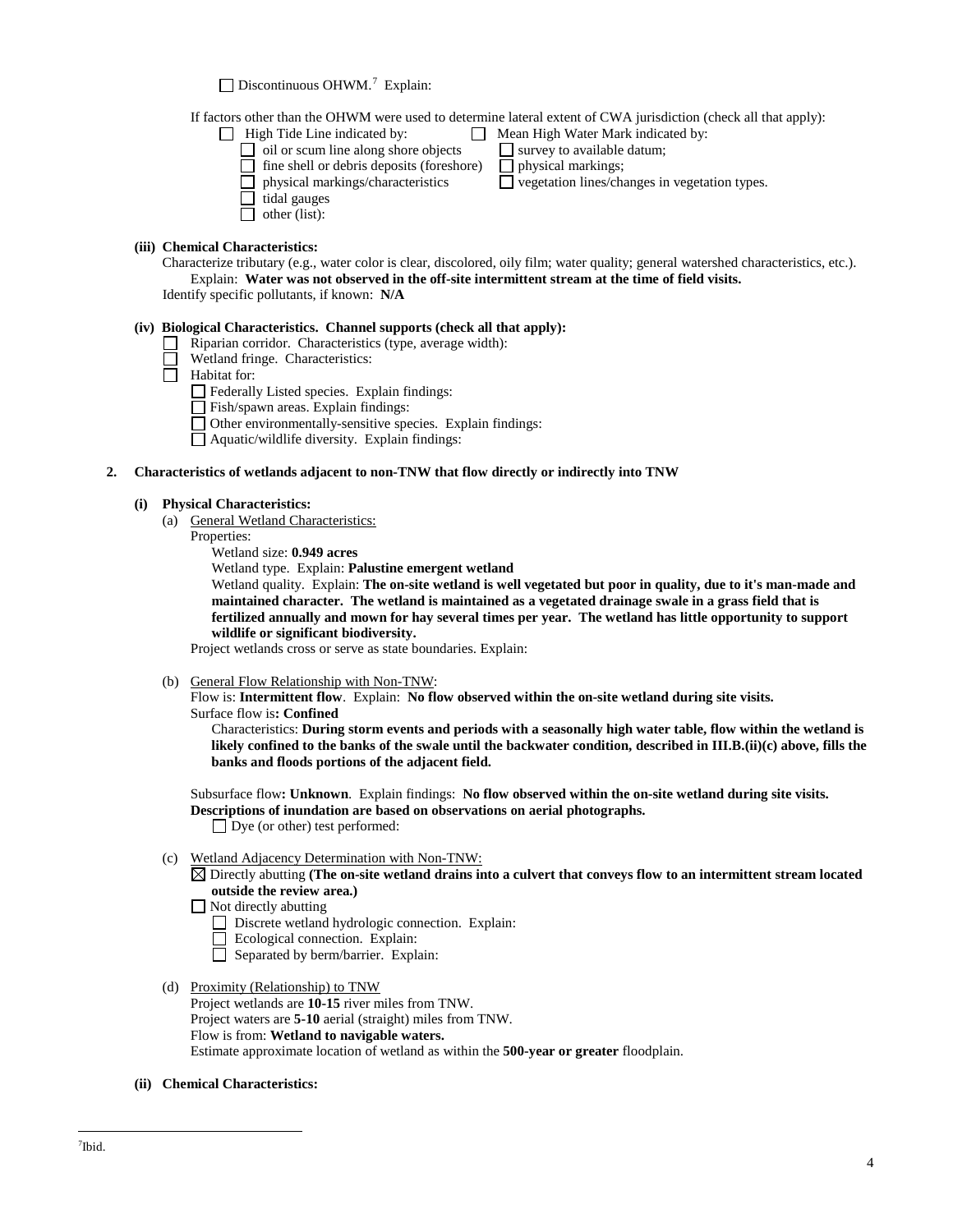Characterize wetland system (e.g., water color is clear, brown, oil film on surface; water quality; general watershed characteristics; etc.). Explain: **No flow observed within the on-site wetland during site visits.**

Identify specific pollutants, if known:

#### **(iii) Biological Characteristics. Wetland supports (check all that apply):**

- $\Box$  Riparian buffer. Characteristics (type, average width):
- Vegetation type/percent cover. Explain: **The wetland is 100% vegetated. The vegetation is dominated by** *Persicaria maculosa* **growing with** *Eleocharis tenui***s, and other less prevalent species.**
- $\Box$  Habitat for:
	- Federally Listed species. Explain findings:
	- Fish/spawn areas. Explain findings:
	- Other environmentally-sensitive species. Explain findings:
	- Aquatic/wildlife diversity. Explain findings:

## **3. Characteristics of all wetlands adjacent to the tributary (if any)**

All wetland(s) being considered in the cumulative analysis: **1** Approximately ( **6.0 +/-** ) acres in total are being considered in the cumulative analysis. For each wetland, specify the following:

Directly abuts? (Y/N) Size (in acres) Directly abuts? (Y/N) Size (in acres) **The on-site wetlands are part of an off-site wetland system on the adjacent property to the north. Both wetlands are considered together in the statistics below:**

**Y 6.0 +/-** Summarize overall biological, chemical and physical functions being performed: **Wildlife habitat, nutrient cycling, water quality improvement, and groundwater recharge. See SNE below.**

#### **C. SIGNIFICANT NEXUS DETERMINATION**

**A significant nexus analysis will assess the flow characteristics and functions of the tributary itself and the functions performed by any wetlands adjacent to the tributary to determine if they significantly affect the chemical, physical, and biological integrity of a TNW. For each of the following situations, a significant nexus exists if the tributary, in combination with all of its adjacent wetlands, has more than a speculative or insubstantial effect on the chemical, physical and/or biological integrity of a TNW. Considerations when evaluating significant nexus include, but are not limited to the volume, duration, and frequency of the flow of water in the tributary and its proximity to a TNW, and the functions performed by the tributary and all its adjacent wetlands. It is not appropriate to determine significant nexus based solely on any specific threshold of distance (e.g. between a tributary and its adjacent wetland or between a tributary and the TNW). Similarly, the fact an adjacent wetland lies within or outside of a floodplain is not solely determinative of significant nexus.** 

#### **Draw connections between the features documented and the effects on the TNW, as identified in the** *Rapanos* **Guidance and discussed in the Instructional Guidebook. Factors to consider include, for example:**

- Does the tributary, in combination with its adjacent wetlands (if any), have the capacity to carry pollutants or flood waters to TNWs, or to reduce the amount of pollutants or flood waters reaching a TNW?
- Does the tributary, in combination with its adjacent wetlands (if any), provide habitat and lifecycle support functions for fish and other species, such as feeding, nesting, spawning, or rearing young for species that are present in the TNW?
- Does the tributary, in combination with its adjacent wetlands (if any), have the capacity to transfer nutrients and organic carbon that support downstream foodwebs?
- Does the tributary, in combination with its adjacent wetlands (if any), have other relationships to the physical, chemical, or biological integrity of the TNW?

#### **Note: the above list of considerations is not inclusive and other functions observed or known to occur should be documented below:**

- **1. Significant nexus findings for non-RPW that has no adjacent wetlands and flows directly or indirectly into TNWs.** Explain findings of presence or absence of significant nexus below, based on the tributary itself, then go to Section III.D: **The on-site wetland provides the following functions that may affect TNW:**
- **2. Significant nexus findings for non-RPW and its adjacent wetlands, where the non-RPW flows directly or indirectly into TNWs.** Explain findings of presence or absence of significant nexus below, based on the tributary in combination with all of its adjacent wetlands, then go to Section III.D: **Due to the potential Waters B has to provide habitat and conveyance of seasonally high groundwater, Waters B displays a significant nexus to RPWs that lead into TNWs.**
- $\boxtimes$  Habitat for Wildlife Describe the food, water, shelter and space.

**The on-site wetlands consist of a larger wetland system that extends off-site to the north. Both on-site and off-site portions of the wetland system consist of palustrine emergent wetlands, in an open field, supporting primarily** *Juncus effusus, Persicaria maculosa***, and** *Eleocharis tenuis***. Both systems drain into a culvert that conveys drainage to an off-site,**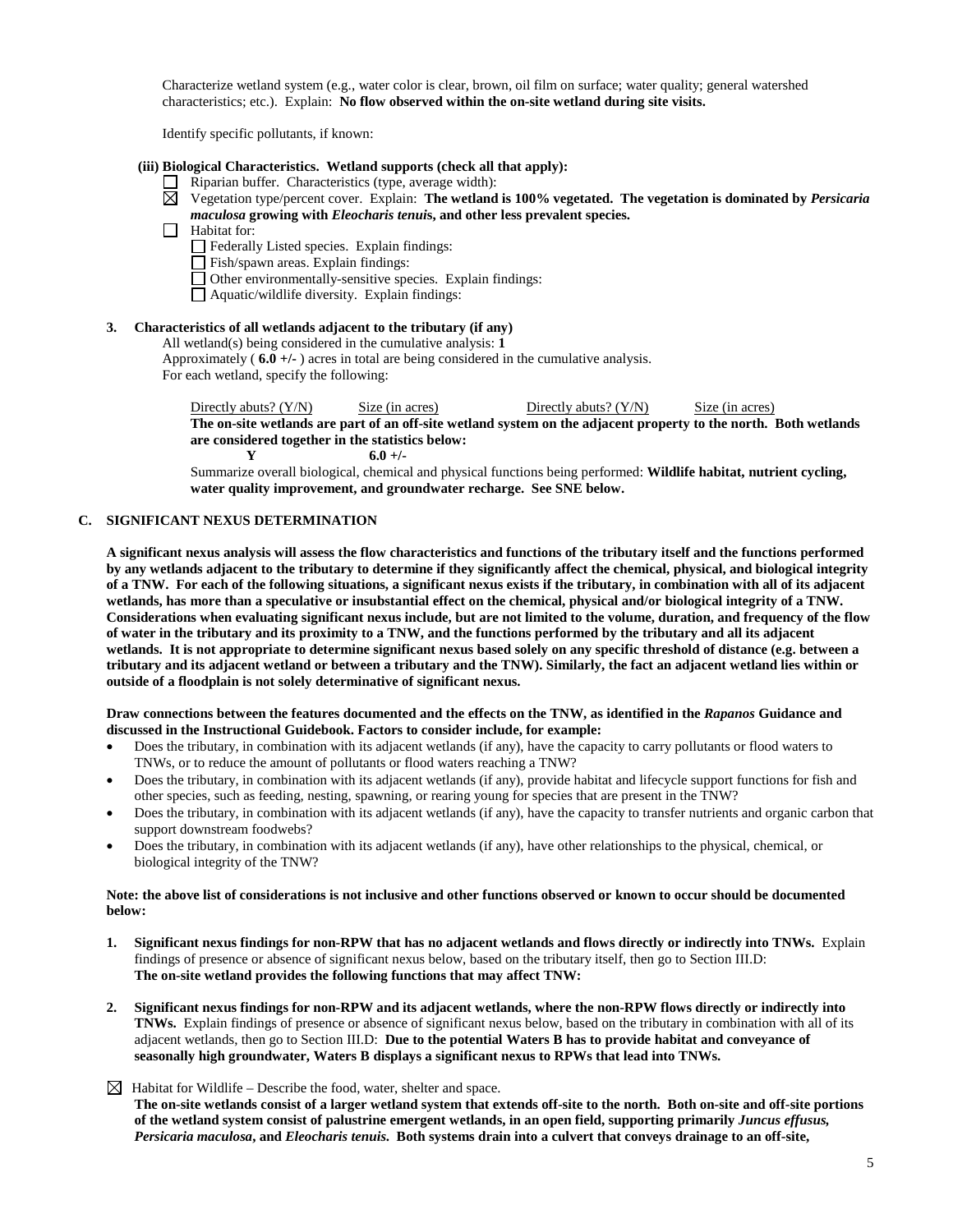**intermittent, nonrelatively permanent water (non-RPW) located across Maryland Route 3. On-site wetlands are maintained in a mowed state and would provide little in the way of food and shelter. The off-site wetland is unmowed and consists of a field of softrush that may provide shelter for birds, and other small animals. Because the on-site wetland is seasonally inundated, it may provide water for wildlife that can brave the absence of cover in the mowed field.**

- $\Box$  Aquatic Life (Organisms) examples of aquatic life or signs of aquatic life. **During site visits, aquatic life was not observed within the on-site wetlands.**
- Support Nutrient Cycling watering, decomposition, fertilizers, flooding.

**The onsite wetland system conveys drainage from the review area, and the adjacent off-site wetlands to the north, to an unnamed, intermittent, non-RPW that ultimately contributes to Touser's Branch. The field of softrush that comprises the off-site wetlands north of the review area likely generates organic carbon from decomposition of vegetation and conveys it to the on-site wetland. The on-site wetland consists of a man-made vegetated swale within a grass field that is harvested two to three times per year for hay. As such, it is unlikely to support nutrient cycling in a significant capacity. However, the on-site wetland swale does function as a conveyance of nutrients from the off-site wetlands to the intermittent non-RPW across Route 3. The hay production field is fertilized yearly and the pH is maintained to maximize hay yields. The on-site wetland swale likely helps filter some of the nutrients that may run off of the adjacent field. However, some nutrients likely are conveyed downstream. With regard to flooding, the on-site (and adjacent off-site) wetlands form the head of the unnamed, off-site tributary. A quick study of the topography surronding the review area resulted in an approximate drainage area of 48 acres to the culvert that conveys drainage from the site under Route 3. Because of this limited drainage area, the on-site wetlands would not likely have the opportunity to store or convey a significant volume of flood water. A man-made condition causes the wetland to be seasonally inundated. The culvert at Route 3 is set lower than the receiving tributary. Therefore, during the wet season, water backs up in the on-site wetland until it reaches an elevation sufficient to drain into the intermittent stream channel.**

 Sediment Transport – Describe if system is in balance or is there excess erosion or depositional features. **No evidence of significant erosion or depositional features was observed within the on-site wetlands. The on-site wetlands are well vegetated and likely buffer the receiving tributary from sediment transport.** 

 $\Box$  Pollutant Trapping/Filtration.

**The on-site wetlands receive drainage primarily from the subject property and the adjacent wetland in the north. A few small areas of developed land (adjacent roads and portions of adjacent developed properties) are included within the drainage area. Because the majority of the wetland's drainage area consists of undeveloped land, the on-site wetland does not likely provide significant pollutant trapping/filtration functions.** 

 $\boxtimes$  WQ Improvement – Overall existing setting (nitrogen & phosphorus).

**The hay production field is fertilized yearly and the pH is maintained to maximize hay yields. Due to it's narrow geometry, the on-site wetland swale likely provides some limited nutrient filtering of the runoff from the adjacent field. Some soluble nutrients are likely conveyed downstream during the wet season through the connecting, off-site, intermittent RPW.**

 $\boxtimes$  Temperature/pH – water chemistry, buffers and land use.

**Because the culvert below MD Route 3 is lower than the receiving intermittent stream, the wetland primarily conveys drainage to the receiving tributary during the wet season when the water table is seasonally high (winter and early spring). During the wet season, water temperatures would likely be cool. During the dry season when water temperatures might be expected to be warmer, the downstream tributary likely receives drainage from the on-site wetlands in the form of infrequent, brief flushes during significant storm events. The pH of the hay field is maintained by the owner near 6.0 to maximize potential hay yeilds. This artificial pH maintenance could potentially influence the pH of the water conveyed from the field. However, tests have not been performed to evaluate the chemistry of the run-off.**

 Critical Transitional Area – Riparian Zone which life aquatic ecosystem with areas that are flooded periodically. **The wetland appears to be only seasonally inundated, and is surrounded by a land use that would diminish the potential for aquatic ecosystems. Aquatic life was not observed during field visits.**

Flood Storage – Does subject waters and/or wetland serve to store any stormwater and/or floodwaters?

**As previously stated, a quick study of the topography surronding the review area showed an approximate drainage area of 48 acres to the culvert that conveys drainage from the site under Route 3. Because of this limited drainage area, the on-site wetlands would not likely have the opportunity to store or convey a significant volume of flood water. A man-made condition causes the wetland to be seasonally inundated. The culvert at Route 3 is set lower than the receiving tributary. Therefore, during the wet season, water backs up in the on-site wetland until it reaches an elevation sufficient to drain into the intermittent stream channel. This condition does not represent the natural, beneficial storage capacity of a riparian floodplain. Instead, the on-site condition consists of a backwater condition created by a manipulated conveyance that should be remedied.**

Commerce – known or documented use from out of state

**No use of out-of-state commerce associated with the on-site wetland or the off-site intermittent stream has been known or documented.**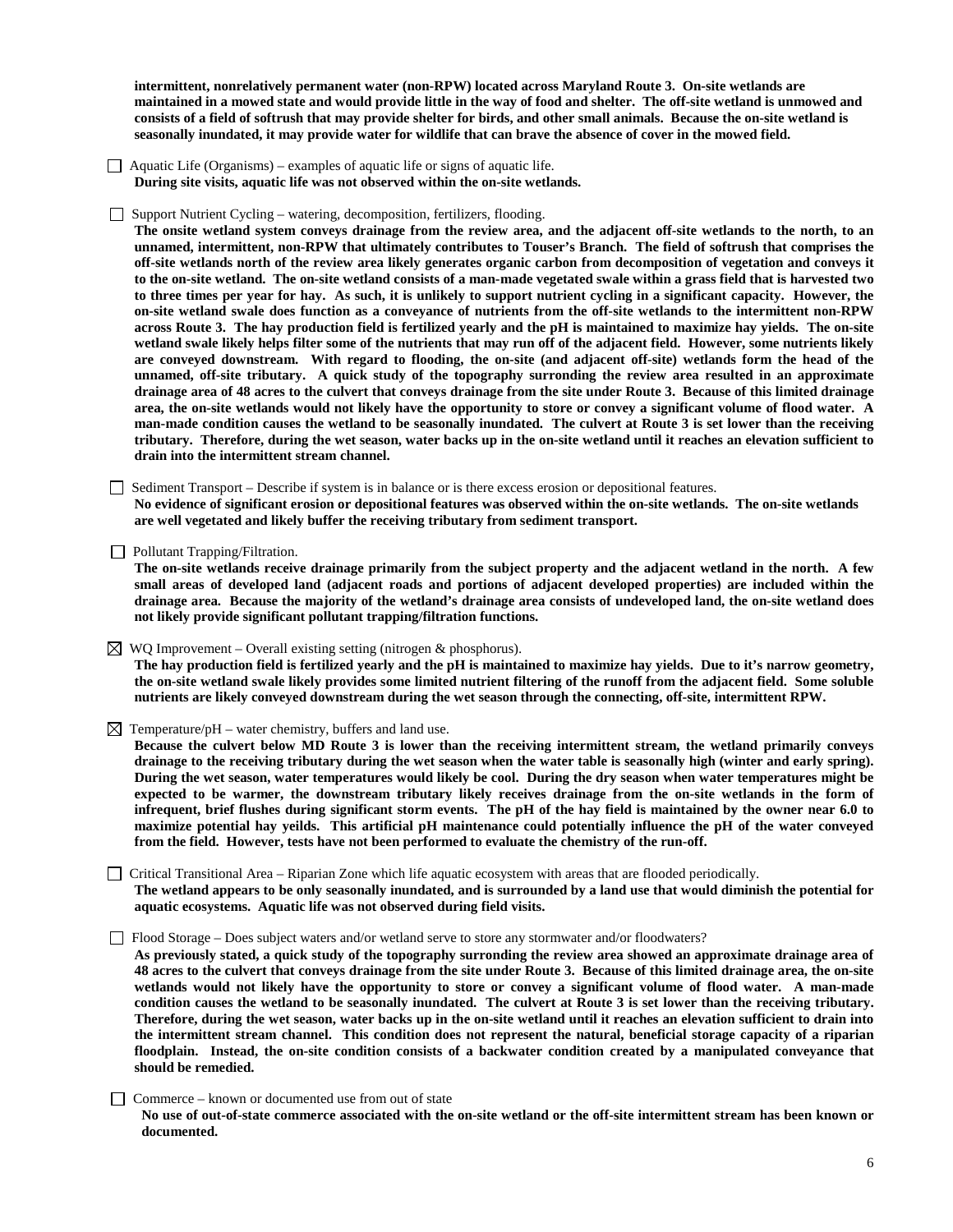- $\Box$  Navigation movement of crafts or vessels on water **The on-site wetland and the off-site intermittent stream does not support navigation.**
- Recreation use of waters or methods by general public use boating, swimming, fishing, etc. **The on-site wetland and the off-site intermittent stream does not support rescreational use by the general public, such as boating, swimming, fishing, or other such forms of recreation.**
- $\Box$  Public Health overall health of a community **There is no knowledge of this on-site wetland or the off-site intermittent stream having an affect on the overall health of the surrounding community.**
- $\boxtimes$  Groundwater discharge/recharge **Because of the backwater condition caused by the conveyance under MD Route 3, the on-site wetlands likely provide some groundwater recharge functions.**

□ Other:

**3. Significant nexus findings for wetlands adjacent to an RPW but that do not directly abut the RPW.** Explain findings of presence or absence of significant nexus below, based on the tributary in combination with all of its adjacent wetlands, then go to Section III.D:

## **D. DETERMINATIONS OF JURISDICTIONAL FINDINGS. THE SUBJECT WATERS/WETLANDS ARE (CHECK ALL THAT APPLY):**

**1. TNWs and Adjacent Wetlands.** Check all that apply and provide size estimates in review area:  $\Box$  **TNWs:** linear feet width (ft), Or, acres.  $width (ft), Or, a *cores.*$ □ Wetlands adjacent to TNWs: acres.

# **2. RPWs that flow directly or indirectly into TNWs.**

- Tributaries of TNWs where tributaries typically flow year-round are jurisdictional. Provide data and rationale indicating that tributary is perennial:
- Tributaries of TNW where tributaries have continuous flow "seasonally" (e.g., typically three months each year) are jurisdictional. Data supporting this conclusion is provided at Section III.B. Provide rationale indicating that tributary flows seasonally:

Provide estimates for jurisdictional waters in the review area (check all that apply):

- □ Tributary waters: linear feet width (ft).<br>□ Other non-wetland waters: acres.
- Other non-wetland waters: acres.
	- Identify type(s) of waters:

# **3. Non-RPWs[8](#page-6-0) that flow directly or indirectly into TNWs.**

Waterbody that is not a TNW or an RPW, but flows directly or indirectly into a TNW, and it has a significant nexus with a TNW is jurisdictional. Data supporting this conclusion is provided in Section III.C.

Provide estimates for jurisdictional waters within the review area (check all that apply):

**1** Tributary waters:

□ Other non-wetland waters: acres. Identify type(s) of waters:

# **4. Wetlands directly abutting an RPW that flow directly or indirectly into TNWs.**

Wetlands directly abut RPW and thus are jurisdictional as adjacent wetlands.

- Wetlands directly abutting an RPW where tributaries typically flow year-round. Provide data and rationale indicating that tributary is perennial in Section III.D.2, above. Provide rationale indicating that wetland is directly abutting an RPW:
- Wetlands directly abutting an RPW where tributaries typically flow "seasonally." Provide data indicating that tributary is seasonal in Section III.B and rationale in Section III.D.2, above. Provide rationale indicating that wetland is directly abutting an RPW:

Provide acreage estimates for jurisdictional wetlands in the review area: acres.

**5. Wetlands adjacent to but not directly abutting an RPW that flow directly or indirectly into TNWs.**

<span id="page-6-0"></span> <sup>8</sup> See Footnote # 3.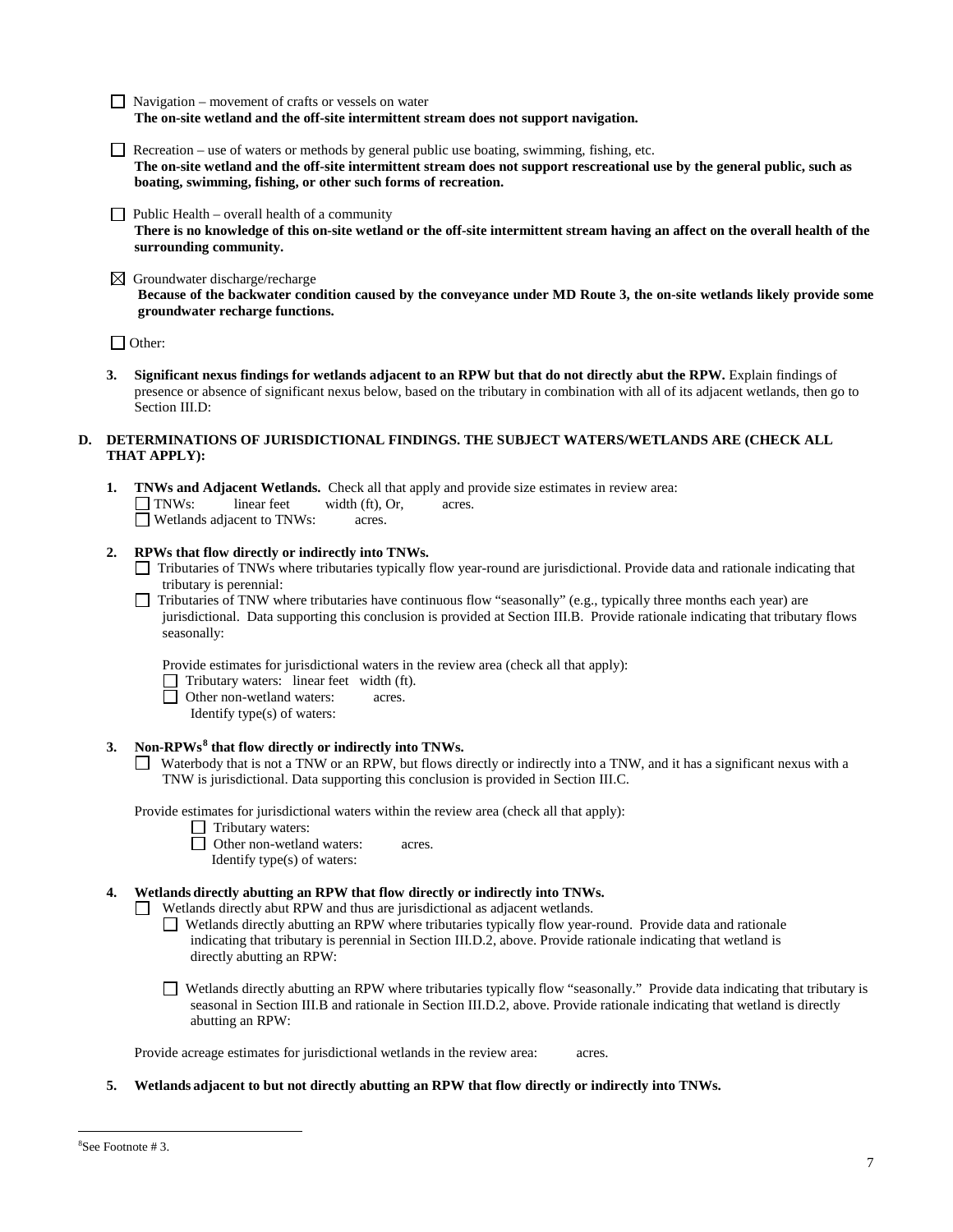Wetlands that do not directly abut an RPW, but when considered in combination with the tributary to which they are adjacent and with similarly situated adjacent wetlands, have a significant nexus with a TNW are jurisidictional. Data supporting this conclusion is provided at Section III.C.

Provide acreage estimates for jurisdictional wetlands in the review area: acres.

#### **6. Wetlands adjacent to non-RPWs that flow directly or indirectly into TNWs.**

Wetlands adjacent to such waters, and have when considered in combination with the tributary to which they are adjacent and  $\bowtie$ with similarly situated adjacent wetlands, have a significant nexus with a TNW are jurisdictional. Data supporting this conclusion is provided at Section III.C.

Provide estimates for jurisdictional wetlands in the review area: **0.949** acres.

## **7. Impoundments of jurisdictional waters. [9](#page-7-0)**

As a general rule, the impoundment of a jurisdictional tributary remains jurisdictional.

- Demonstrate that impoundment was created from "waters of the U.S.," or
- П Demonstrate that water meets the criteria for one of the categories presented above (1-6), or
- $\Box$ Demonstrate that water is isolated with a nexus to commerce (see E below).

#### **E. ISOLATED [INTERSTATE OR INTRA-STATE] WATERS, INCLUDING ISOLATED WETLANDS, THE USE, DEGRADATION OR DESTRUCTION OF WHICH COULD AFFECT INTERSTATE COMMERCE, INCLUDING ANY SUCH WATERS (CHECK ALL THAT APPLY):[10](#page-7-1)**

which are or could be used by interstate or foreign travelers for recreational or other purposes.

- П from which fish or shellfish are or could be taken and sold in interstate or foreign commerce.
- $\Box$ which are or could be used for industrial purposes by industries in interstate commerce.
- Interstate isolated waters.Explain:
- Other factors.Explain:

#### **Identify water body and summarize rationale supporting determination:**

Provide estimates for jurisdictional waters in the review area (check all that apply):

- □ Tributary waters: linear feet width (ft).
- **D** Other non-wetland waters: acres.
- Identify type(s) of waters:
- $\Box$  Wetlands: acres.

#### **F. NON-JURISDICTIONAL WATERS, INCLUDING WETLANDS (CHECK ALL THAT APPLY):**

- If potential wetlands were assessed within the review area, these areas did not meet the criteria in the 1987 Corps of Engineers Wetland Delineation Manual and/or appropriate Regional Supplements.
- Review area included isolated waters with no substantial nexus to interstate (or foreign) commerce.
	- Prior to the Jan 2001 Supreme Court decision in "*SWANCC*," the review area would have been regulated based solely on the "Migratory Bird Rule" (MBR).
- Waters do not meet the "Significant Nexus" standard, where such a finding is required for jurisdiction. Explain:  $\Box$ 
	- Other: (explain, if not covered above):

Provide acreage estimates for non-jurisdictional waters in the review area, where the sole potential basis of jurisdiction is the MBR factors (i.e., presence of migratory birds, presence of endangered species, use of water for irrigated agriculture), using best professional judgment (check all that apply):

- Non-wetland waters (i.e., rivers, streams): linear feetwidth (ft).
- П Lakes/ponds: acres.
- Other non-wetland waters: acres. List type of aquatic resource:
- Wetlands: acres. П

Provide acreage estimates for non-jurisdictional waters in the review area that do not meet the "Significant Nexus" standard, where such a finding is required for jurisdiction (check all that apply):

- Non-wetland waters (i.e., rivers, streams): □
- $\Box$ Lakes/ponds: acres.
- $\overline{\phantom{a}}$ Other non-wetland waters: acres. List type of aquatic resource:
- П Wetlands: acres.

<span id="page-7-0"></span> <sup>9</sup> To complete the analysis refer to the key in Section III.D.6 of the Instructional Guidebook.

<span id="page-7-1"></span><sup>&</sup>lt;sup>10</sup> Prior to asserting or declining CWA jurisdiction based solely on this category, Corps Districts will elevate the action to Corps and EPA HQ for **review consistent with the process described in the Corps/EPA** *Memorandum Regarding CWA Act Jurisdiction Following Rapanos.*